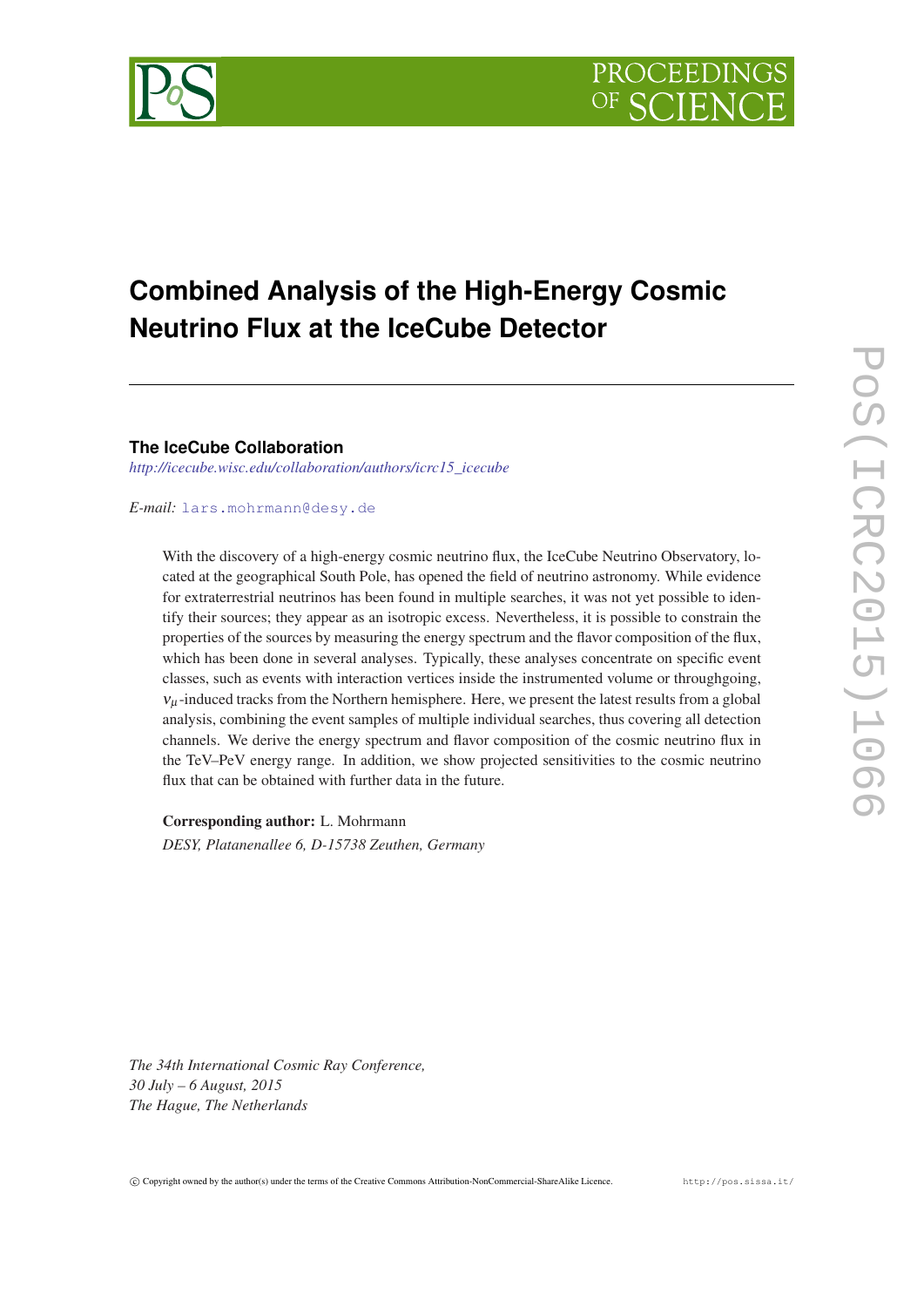# 1. Introduction

The discovery of a cosmic neutrino flux in the TeV–PeV energy range at the IceCube Neutrino Observatory [[1](#page-7-0)] has triggered a number of follow-up investigations [\[2,](#page-7-0) [3,](#page-7-0) [4](#page-7-0), [5\]](#page-7-0). Each of these studies was focused on a particular aspect of the flux. Recently, a combined analysis has obtained the most accurate general characterization of the flux so far [[6](#page-7-0)], based on three of the mentioned studies [\[2](#page-7-0), [3](#page-7-0), [4](#page-7-0)] and on previous searches performed with data taken during the construction phase of the IceCube detector [[7](#page-7-0), [8](#page-7-0), [9](#page-7-0)]. Here, we present the latest results from this analysis, taking into account new data [[10,](#page-7-0) [11,](#page-7-0) [12](#page-7-0)]. In addition, we show projected constraints on the properties of the cosmic neutrino flux that can be obtained with more data in the future.

### 2. Motivation & Expectations

Cosmic neutrinos are produced in interactions of high-energy cosmic rays with matter or radiation [[13\]](#page-7-0). It is expected that such interactions frequently occur within, or close to, the as yet unknown acceleration sites of the cosmic rays [\[14](#page-7-0)]. Because neutrinos are neutral and weakly interacting, they can travel unhindered to the Earth, carrying with them unique information about the environments they originate from. Candidate sites for high-energy neutrino emission include active galactic nuclei, gamma-ray bursts, and starburst galaxies, but also objects within our Galaxy, such as supernova remnants or pulsar wind nebulae [[15\]](#page-7-0).

Ultimately, the aim of neutrino astronomy is to resolve, and thus identify, individual sources of high-energy neutrinos. However, this was not yet possible for the observed cosmic neutrino flux; the arrival directions of the neutrinos are consistent with an isotropic flux [[2,](#page-7-0) [10](#page-7-0)]. Nevertheless, it is possible to constrain the properties of the sources by measuring general characteristics of the flux, such as its energy spectrum and its composition of neutrino flavors [[16,](#page-7-0) [17](#page-7-0)].

The expected energy spectrum of the cosmic neutrino flux depends on the energy spectrum of the primary cosmic rays as well as on the type of interactions and the environments of the source. If the Fermi shock acceleration mechanism is responsible for the acceleration of the cosmic rays, a power law energy spectrum with spectral index close to −2 is expected [[18\]](#page-7-0). If, in addition, the neutrinos are created in interactions of cosmic rays with ambient matter (i.e. pp-interactions), the energy spectrum of the secondary neutrinos approximately follows that of the primary cosmic rays. The energy spectrum of neutrinos created in interactions of cosmic rays with photons (i.e. pγ-interactions) will depend on the target photon field [[16\]](#page-7-0). A power law spectrum with index −2 has served as a popular benchmark scenario in the past.

The majority of cosmic neutrinos are expected to be created in the decay of charged pions  $(\pi \rightarrow \mu + v_{\mu})$  and the subsequent decay of the muons  $(\mu \rightarrow e + v_e + v_{\mu})$ . In this scenario, the initial composition of neutrino flavors is  $v_e : v_\mu : v_\tau = 1 : 2 : 0$ . During propagation, the composition is transformed due to neutrino oscillations, leading to an expected composition of approximately 1 : 1 : 1 at the Earth [[17\]](#page-7-0). In environments with a large magnetic field, the flux of neutrinos from muon decay is suppressed; in the limiting case the flavor composition becomes  $0:1:0$  (approximately 1 : 1.8 : 1.8 at Earth) in this scenario [[17](#page-7-0)]. In another scenario, the cosmic neutrinos originate from the decay of neutrons rather than pions, resulting in a flavor composition of  $1:0:0$ (approximately  $2.5:1:1$  at Earth) [\[17](#page-7-0)].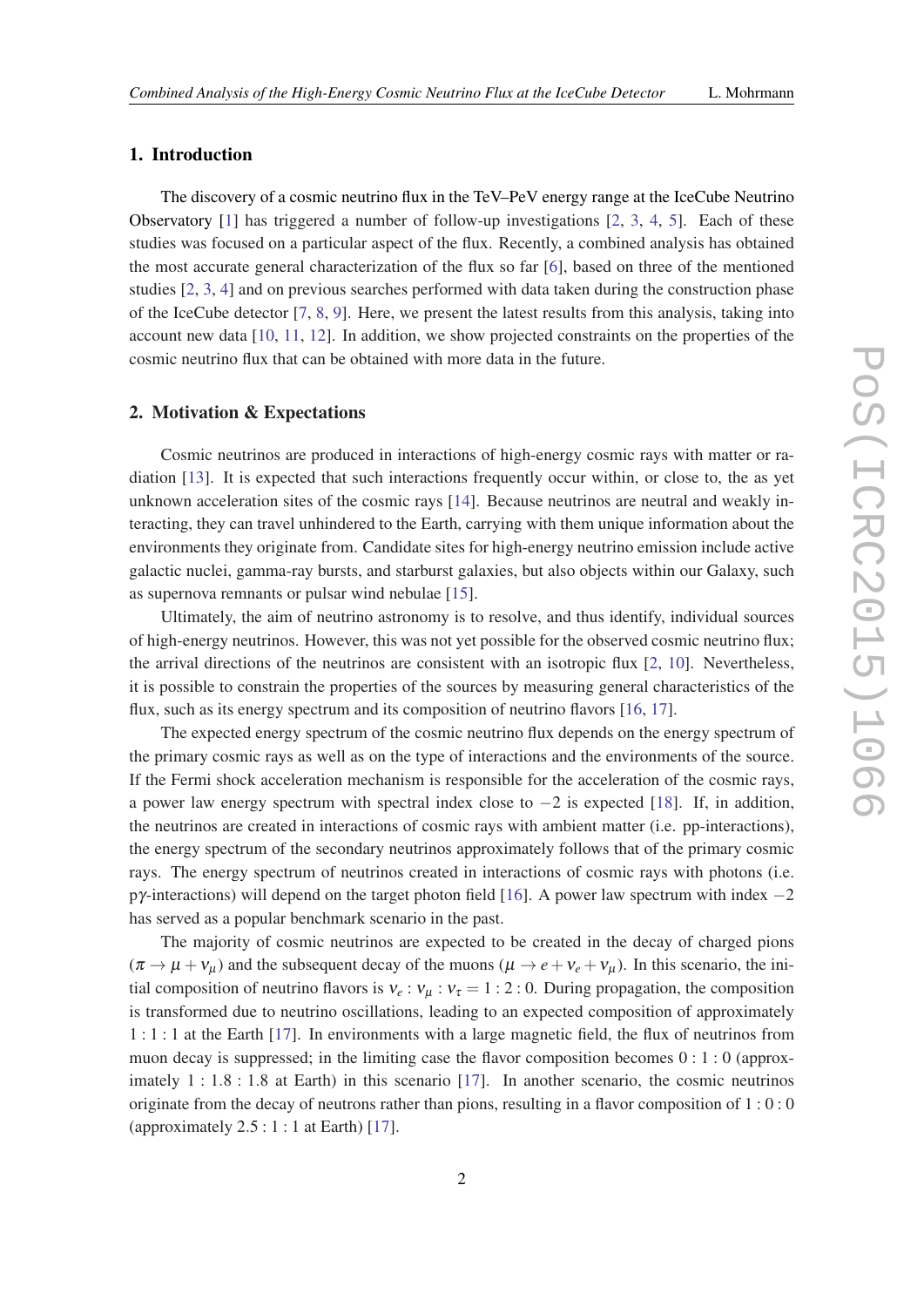Deviations from these idealized scenarios for the energy spectrum and flavor composition are likely to occur, in particular in environments with large matter or radiation densities, or large magnetic fields, see e.g. [[19](#page-7-0), [20\]](#page-7-0).

### 3. Detecting Neutrinos with IceCube

The IceCube Neutrino Observatory [\[21](#page-7-0)] is a neutrino telescope located at the geographical South Pole in Antarctica. It consists of more than 5,000 optical sensors, installed on 86 vertical strings, buried in a cubic-kilometer of glacial ice between depths of 1,450 m and 2,450 m. Neutrino interactions are recorded by detecting the Cherenkov emission of secondary particles created in the interactions. Based on the arrival time and the amount of light registered in the sensors, the energy and incoming direction of the neutrino can be inferred.

The signatures that neutrinos leave in the IceCube detector can be classified in two categories. On the one hand, *tracks* arise from charged-current  $v<sub>u</sub>$  interactions. The muons created in such interactions can travel for several kilometers, thus leaving an elongated, track-like signature. Depending on whether the interaction occurs inside or outside the instrumented volume of the detector, we distinguish *starting tracks* and *throughgoing tracks*.

On the other hand, charged-current interactions of  $v_e$  and  $v_\tau$  and neutral-current interactions of all neutrinos lead to *showers*. The dimensions of the electromagnetic and hadronic particle showers created in these interactions are much smaller than the sensor spacing, resulting in a spherical signature. In the past, only *contained showers* were studied, i.e. those that start well inside the detection volume. In another contribution to this conference [[12\]](#page-7-0), *uncontained showers* that start near the edge of the detection volume are analyzed for the first time.

Charged-current interactions of  $v_{\tau}$  can be identified at very high energies,  $\geq 1$  PeV. While no  $v_{\tau}$  were identified yet, a new upper limit on the cosmic  $v_{\tau}$  flux is presented in [[11\]](#page-7-0). The limit is derived from a search for events that exhibit *double pulse waveforms*, i.e. a double-peak structure in the time-resolved signal recorded by the sensors. Such a signature is expected for charged-current  $v<sub>\tau</sub>$  interactions, where the first pulse is due to the interaction of the neutrino and the second pulse results from the decay of the tau.

# 4. Analysis

The analysis presented here is a continuation of the analysis presented in [\[6\]](#page-7-0). The method is summarized in the following; the reader is referred to the reference for more details.

The event samples analyzed here are listed in Table [1.](#page-3-0) Where data taking periods overlap, the event samples were separated with additional criteria, thus ensuring statistical independence of all samples. Each sample provides simulated probability density functions (PDFs) as well as experimental distributions for the observables listed in the third column of the table. PDFs are available both for background components and for the expected cosmic neutrino flux.

Background contributions to the event samples are entirely of atmospheric origin, i.e. muons and neutrinos created in air showers initiated by cosmic rays impinging on the Earth's atmosphere. The contribution of atmospheric muons is estimated by simulating air showers with the CORSIKA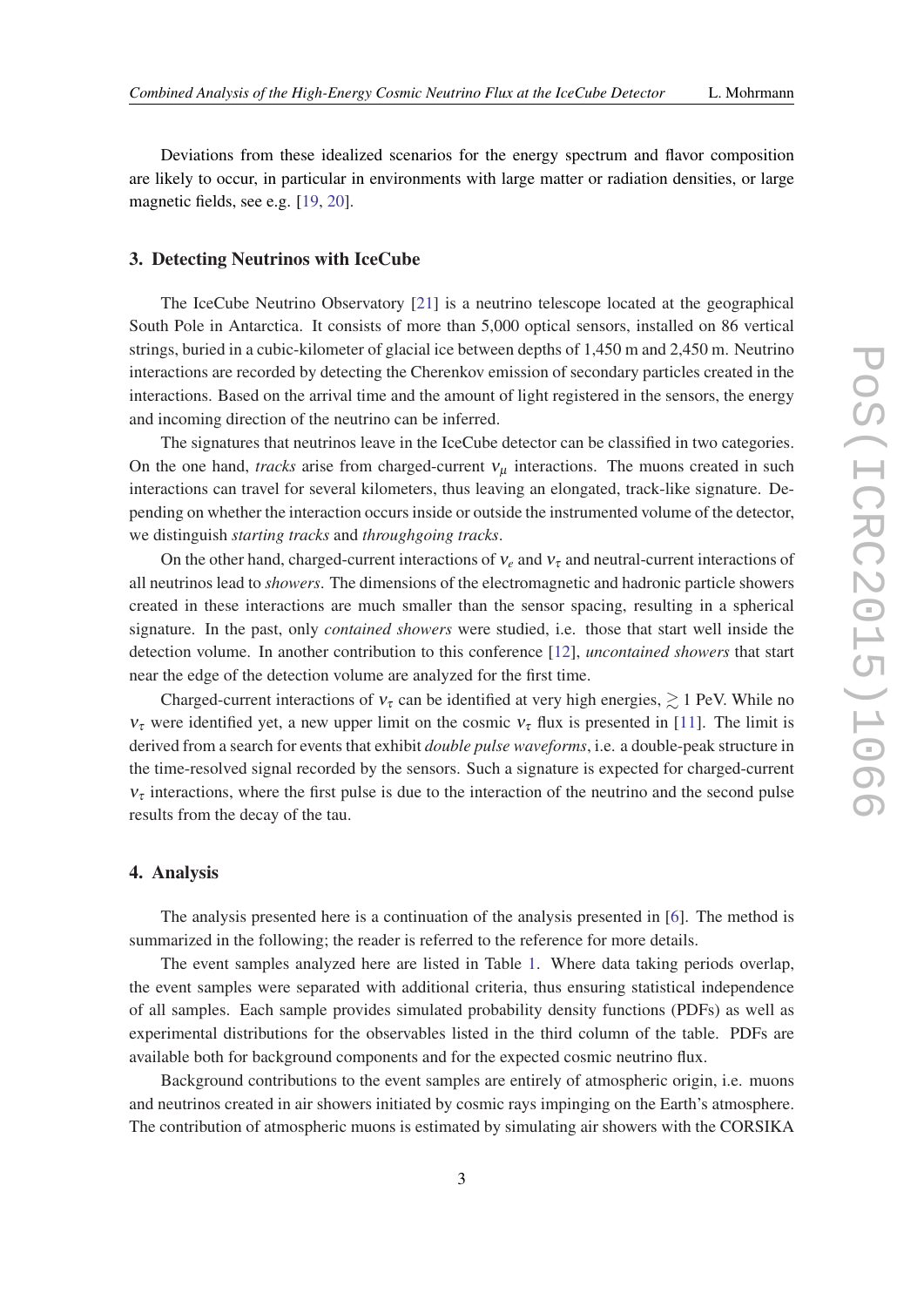<span id="page-3-0"></span>

| ID             | <b>Signatures</b>              | <b>Observables</b>        | Period        | <b>References</b> |
|----------------|--------------------------------|---------------------------|---------------|-------------------|
| T1             | throughgoing tracks            | energy, zenith            | 2009-2010     | [7]               |
| T2             | throughgoing tracks            | energy, zenith            | 2010-2012     | [4]               |
| S <sub>1</sub> | cont. showers                  | energy                    | 2008-2009     | [8]               |
| S <sub>2</sub> | cont. showers                  | energy                    | 2009-2010     | [9]               |
| $H1^*$         | cont. showers, starting tracks | energy, zenith            | 2010-2014     | [1, 2, 10]        |
| H <sub>2</sub> | cont. showers, starting tracks | energy, zenith, signature | $2010 - 2012$ | $\lceil 3 \rceil$ |
| $DP^*$         | double pulse waveform          | signature                 | 2011-2014     | $[11]$            |
| $US^*$         | uncont. showers                | energy                    | 2010-2012     | [12]              |

Table 1: Event selections used in this analysis. Listed are the selected signatures, observables used in the analysis, and the data taking period. Event selections marked with an asterisk were newly added or extended with respect to the analysis presented in [[6\]](#page-7-0). Note that only the sample of uncontained showers from reference [\[12](#page-7-0)], which represents a new signature previously not considered, is used here.

code [[22](#page-7-0)]. Atmospheric neutrinos are divided in two categories: conventional atmospheric neutrinos originate from the decay of pions and kaons and prompt atmospheric neutrinos arise from the decay of mesons containing a charm quark. Because pions and kaons are more likely to re-interact than to decay at the energies relevant here, the energy spectrum of conventional atmospheric neutrinos is steeper than that of prompt atmospheric neutrinos, whose parent particles always decay. We use the models from Honda et al. [\[23](#page-7-0)] and Enberg et al. [[24](#page-7-0)] to obtain a prediction of the contribution of conventional and prompt atmospheric neutrinos to the event samples, respectively. Both models were slightly modified (see [\[7\]](#page-7-0)) to conform with recent measurements of the primary cosmic ray spectrum in the knee region, based on the composition model from [\[25](#page-7-0)] (known as H3a model). Furthermore, the normalizations of both components are free parameters in the analysis, denoted by  $\phi_{\text{conv}}$  and  $\phi_{\text{prompt}}$ , respectively.

We use two different spectral hypotheses to describe the cosmic neutrino flux:

Hypothesis A: 
$$
\Phi_v = \phi \times \left(\frac{E}{100 \text{ TeV}}\right)^{-\gamma}
$$
  
\nHypothesis B:  $\Phi_v = \phi \times \left(\frac{E}{100 \text{ TeV}}\right)^{-\gamma} \times \exp(-E/E_{\text{cut}}).$  (4.1)

The first hypothesis is a simple power law, where  $\phi$  denotes the flux at 100 TeV and  $\gamma$  is the spectral index. The second hypothesis allows for an exponential high-energy cut-off in addition, where the cut-off energy is denoted by  $E_{\text{cut}}$ . To determine the energy spectrum, we assume that the flux is composed of equal flavors at Earth. The flavor composition is then derived by varying the normalizations of all three flavors independently, assuming that their energy spectrum is identical.

Systematic uncertainties, such as the spectral index of the primary cosmic ray spectrum, or the global energy scale, are incorporated in the analysis procedure via several nuisance parameters.

The experimental data are compared to the simulated PDFs by means of a binned Poissonlikelihood analysis. The best-fit parameter values of the models are determined by maximizing the likelihood to obtain the observed distributions of observables in all samples (cf. Table 1) simultaneously.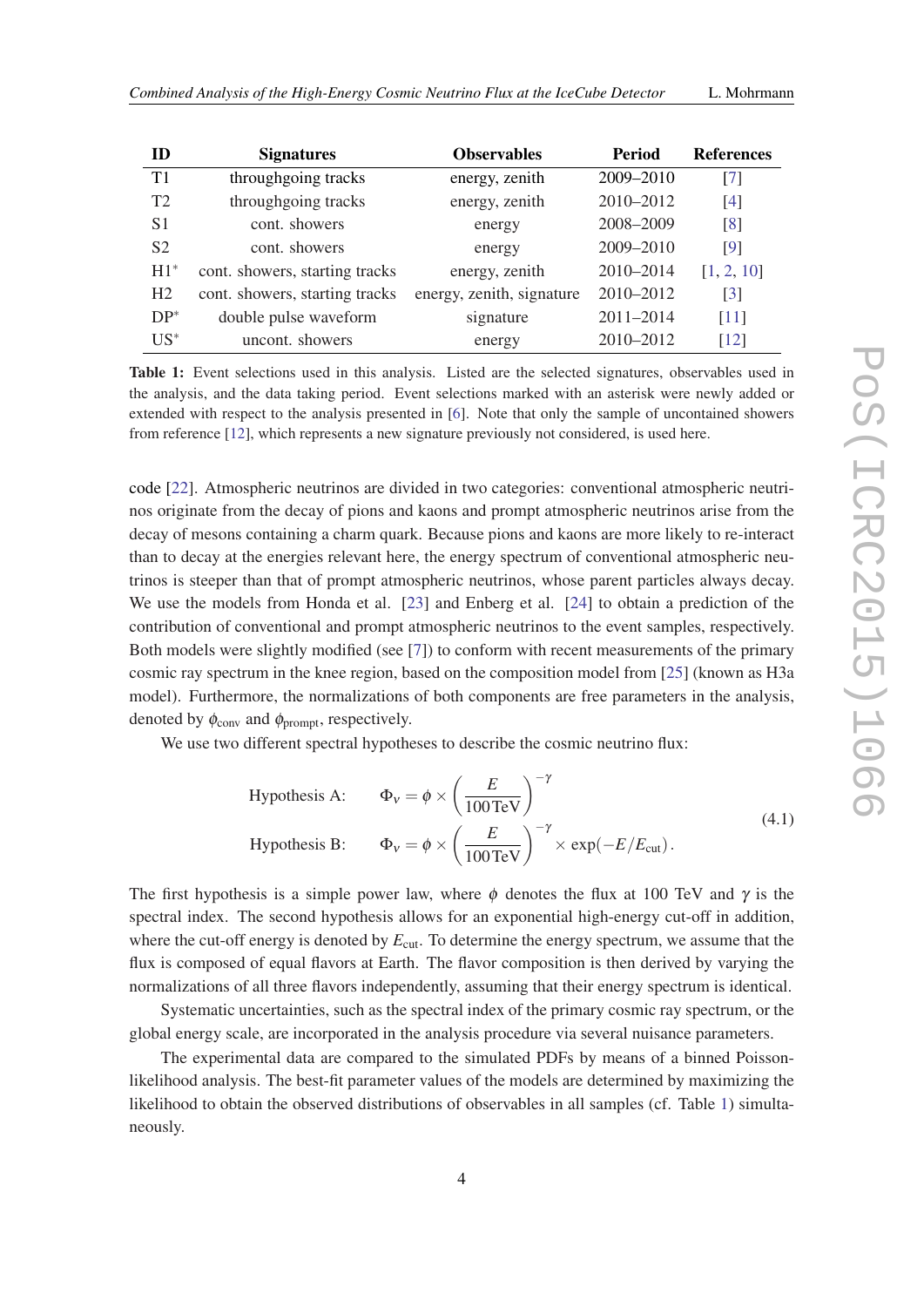# 5. Results

The results of the analysis are summarized in Table 2. When no cut-off is present, the best-fit spectral index is  $2.49 \pm 0.08$ . If an exponential cut-off is allowed, the bestfit spectral index is  $2.31^{+0.14}_{-0.15}$ , and the best-fit cut-off energy

| Param.                   | Unit                                                                           | Hyp. A                            | Hyp. B                 |
|--------------------------|--------------------------------------------------------------------------------|-----------------------------------|------------------------|
| $\phi_{\rm conv}$        | <b>HKKMS</b>                                                                   | $\overline{1.10}^{+0.20}_{-0.15}$ | $1.11_{-0.15}^{+0.20}$ |
| $\phi$ <sub>prompt</sub> | <b>ERS</b>                                                                     | $0.0^{+0.7}_{-0.0}$               | $0.0^{+0.8}_{-0.0}$    |
| $\phi$                   | $10^{-18}$ GeV <sup>-1</sup> s <sup>-1</sup> sr <sup>-1</sup> cm <sup>-2</sup> | $7.0^{+1.0}_{-1.0}$               | $8.0^{+1.3}_{-1.2}$    |
| γ                        |                                                                                | $2.49^{+0.08}_{-0.08}$            | $2.31_{-0.15}^{+0.14}$ |
| $E_{\rm cut}$            | PeV                                                                            |                                   | $2.7^{+7.7}_{-1.4}$    |
| $-2\Lambda$ ln L         |                                                                                | $+1.94$                           |                        |
|                          |                                                                                |                                   |                        |

Table 2: Best-fit results for the energy spectrum. The quoted uncertainties are at  $1\sigma$  confidence level.

is  $(2.7^{+7.7}_{-1.4})$  PeV. These measurements are valid in the energy range 27 TeV – 2 PeV (hypothesis A) and 22 TeV – 5.3 PeV (hypothesis B). The hypothesis with a cut-off is slightly preferred, although with a significance of only 1.2 $\sigma$  ( $p = 12\%$ ). Both models describe the data reasonably well. On the other hand, an unbroken power law spectrum with spectral index  $\gamma = 2$  can be excluded with a significance of  $4.6\sigma$  ( $p = 0.00018\%$ ).

The correlation between the spectral index  $\gamma$  and the cut-off energy  $E_{\text{cut}}$  is visualized in fig.  $1(a)$ . Figure  $1(b)$  shows the best-fit spectrum for both hypotheses together with a differential model that extracts the cosmic neutrino flux in separate energy intervals.

Results on the flavor composition are presented in table [3](#page-5-0) and fig. [2](#page-5-0). For both spectral hypotheses, the flux consists of  $v_e$  and  $v_\mu$  in approximately equal parts at the best fit. However, compositions expected for pion-decay sources (1 : 2 : 0 at source) and muon-damped sources (0 : 1 : 0 at source) are still compatible with our data. On the other hand, a flux composed purely of electron neutrinos at the source is excluded with a significance of 3.7  $\sigma$  ( $p = 0.012\%$ ).

The derived constraints are improved, but largely similar with respect to those of the previous analysis [[6](#page-7-0)]. While the hypothesis with an exponential cut-off is now marginally preferred, no firm conclusion can be drawn at this point.



Figure 1: Results on the energy spectrum. (a) Profile likelihood scan of parameters γ and *E*cut. The best fit is marked with ' $\times$ '. The dashed line shows the conditional best-fit value of *E*<sub>cut</sub> for each value of  $\gamma$ . (b) Energy spectrum of the cosmic neutrino flux. Shown are the spectra allowed at 68% C.L. for hypothesis A (power law) and hypothesis B (power law + cutoff). In addition, the strength of the cosmic neutrino flux in separate energy intervals is shown (differential).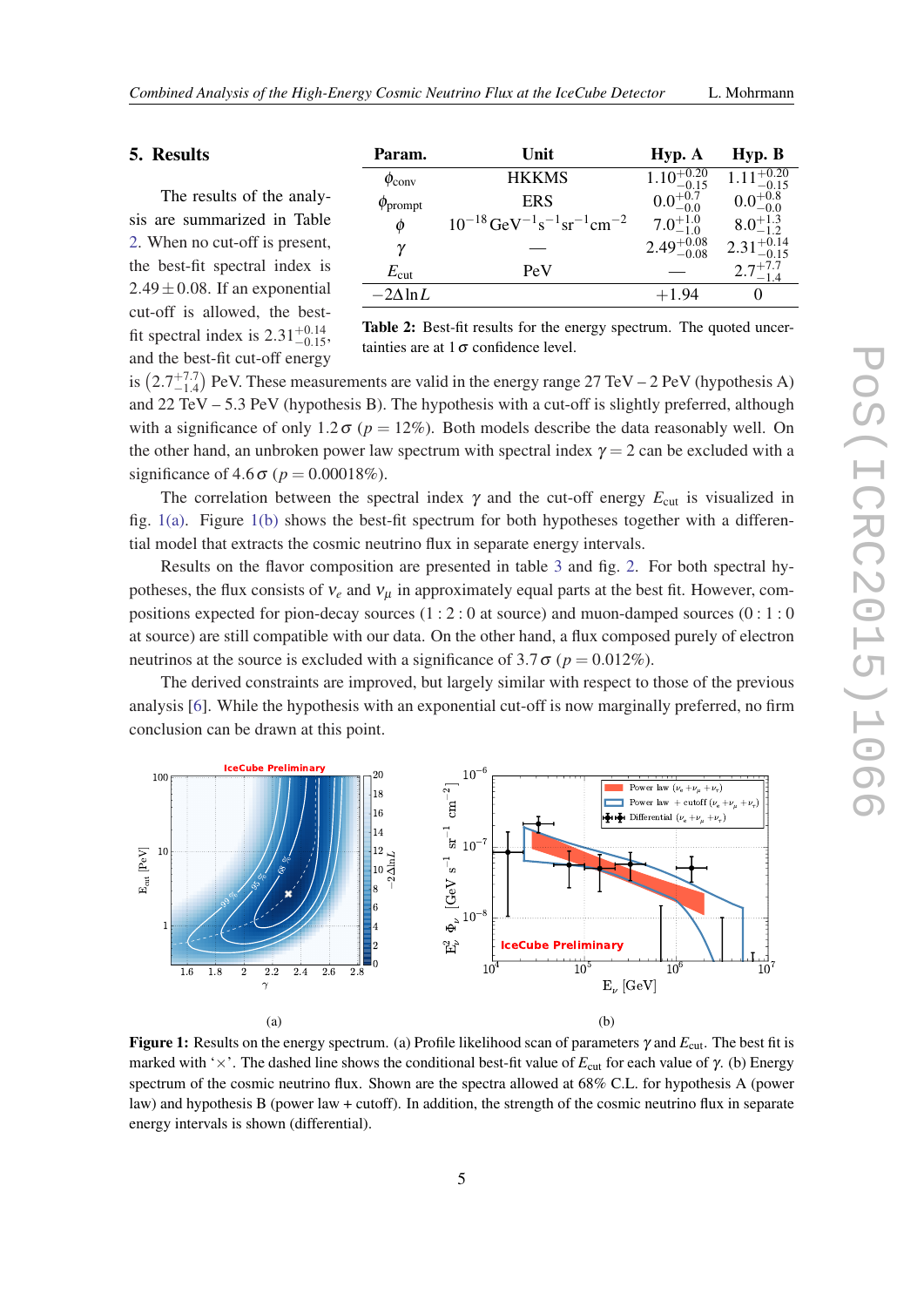<span id="page-5-0"></span>The impact of the newly added tau search event sample (DP, cf. table [1](#page-3-0)) is mainly visible in the flavor composition fit, see fig. 2. In contrast, the new event sample of uncontained showers (US) and the extended event sample of analysis H1 mainly affect the energy spectrum and

| Param.            | Unit                                                                           | Hyp. A                 | Hyp. B                 |
|-------------------|--------------------------------------------------------------------------------|------------------------|------------------------|
| $\phi_e$          | $10^{-18}$ GeV <sup>-1</sup> s <sup>-1</sup> sr <sup>-1</sup> cm <sup>-2</sup> | $3.2^{+0.7}_{-1.5}$    | $3.6^{+0.8}_{-1.7}$    |
| $\phi_\mu$        | $10^{-18}$ GeV <sup>-1</sup> s <sup>-1</sup> sr <sup>-1</sup> cm <sup>-2</sup> | $3.3^{+0.7}_{-0.6}$    | $3.7^{+0.8}_{-0.7}$    |
| $\phi_\tau$       | $10^{-18}$ GeV <sup>-1</sup> s <sup>-1</sup> sr <sup>-1</sup> cm <sup>-2</sup> | $0.0^{+2.4}_{-0.0}$    | $0.0^{+2.6}_{-0.0}$    |
| γ                 |                                                                                | $2.53^{+0.08}_{-0.08}$ | $2.35^{+0.14}_{-0.15}$ |
| $E_{\rm cut}$     | PeV                                                                            |                        | $2.7^{+7.5}_{-1.4}$    |
| $-2\Lambda \ln L$ |                                                                                | $+1.69$                | 0                      |

Table 3: Best-fit results for the flavor composition fit. The quoted uncertainties are at  $1\sigma$  confidence level.

contribute to the slight preference of an exponential cut-off. The samples DP and US represent new event signatures that were previously not considered in the analysis. Almost all of the event selections can be applied to new data that are already recorded. The resulting expected sensitivity to the energy spectrum and flavor composition is investigated in the following section.

### 6. Projected Sensitivities

In order to derive the future sensitivity of the IceCube detector to the properties of the cosmic neutrino flux, we use a prototype analysis that is based on the event selections of samples T2, H2, DP, and US (cf. Table [1\)](#page-3-0). We weight the simulated cosmic neutrino flux to the current best-fit energy spectrum of hypothesis A or B (cf. previous section) and scale the expected signal up to mimic the col-

 $\nu_{\rm e}$  :  $\nu_{\mu}$  :  $\nu_{\tau}$  at source **IceCube** °<br>९ 20  $0:1:0$ ٠ **Preliminary** 1:00 1 :2 :0  $\bullet$ 18 0 $\hat{\mathbf{A}}$ 1 :0 :0  $\leq$ 0:83 16 0.<br>رون<br>: 14 0:67  $95\%$  $v_{\tau}$   $\frac{Q_3}{v_{\theta}}$   $\frac{V_{\mu}}{v_{\mu}}$   $v_{\mu}$ 12 0.જી<br>છ  $68\%$  $2\Delta \ln L$ 0:50 10 0 $\tilde{\mathcal{L}}$ 0:33 8  $\mathcal{S}^{\mathcal{O}}$  $95 \%$  – 6 0:17 4  $\zeta_{3}^{'}$  $o_{\hat{\mathcal{O}}}$ 0:00  $\ensuremath{\mathcal{O}}_{33}$  $o_{\phi}$  $o_{\beta\gamma}$ 2  $\frac{1}{2}$  $\overline{\mathcal{S}}$  $e^{\frac{c}{c}}$ 0  $\nu_e$ 

Figure 2: Results on the flavor composition, using hypothesis B for the energy spectrum. Each point on the triangle corresponds to a ratio  $v_e : v_\mu : v_\tau$  as measured at Earth. The best fit is marked with  $\forall x$ . Compositions expected for three different source scenarios are indicated.

lection of additional data. For the conventional and prompt atmospheric neutrino flux, we assume a flux at the level of the predictions by Honda et al. [[23\]](#page-7-0) and Enberg et al. [\[24](#page-7-0)], respectively. The sensitivity is then derived using the approach described in [[26\]](#page-7-0).

The projected sensitivity to the energy spectrum is illustrated in fig. [3\(a\),](#page-6-0) where we focus on the sensitivity to the presence of an exponential high-energy cut-off to the spectrum. The two large panels show expected limits on the energy of such an exponential cut-off, where the current best-fit spectrum of hypothesis A and B is assumed to be the true spectrum in the top and bottom panel, respectively. If no cut-off is present, the expected lower limit with 10 years of full detector data is 6.7 PeV at  $2\sigma$  confidence, i.e. well above the current best-fit value of 2.7 PeV. On the other hand, for a true cut-off energy at the current best fit, the non-existence of an exponential cut-off can be rejected with a significance of  $\sim 3\sigma$  with 10 years of data. Note that a single isotropic cosmic neutrino flux is assumed in all cases.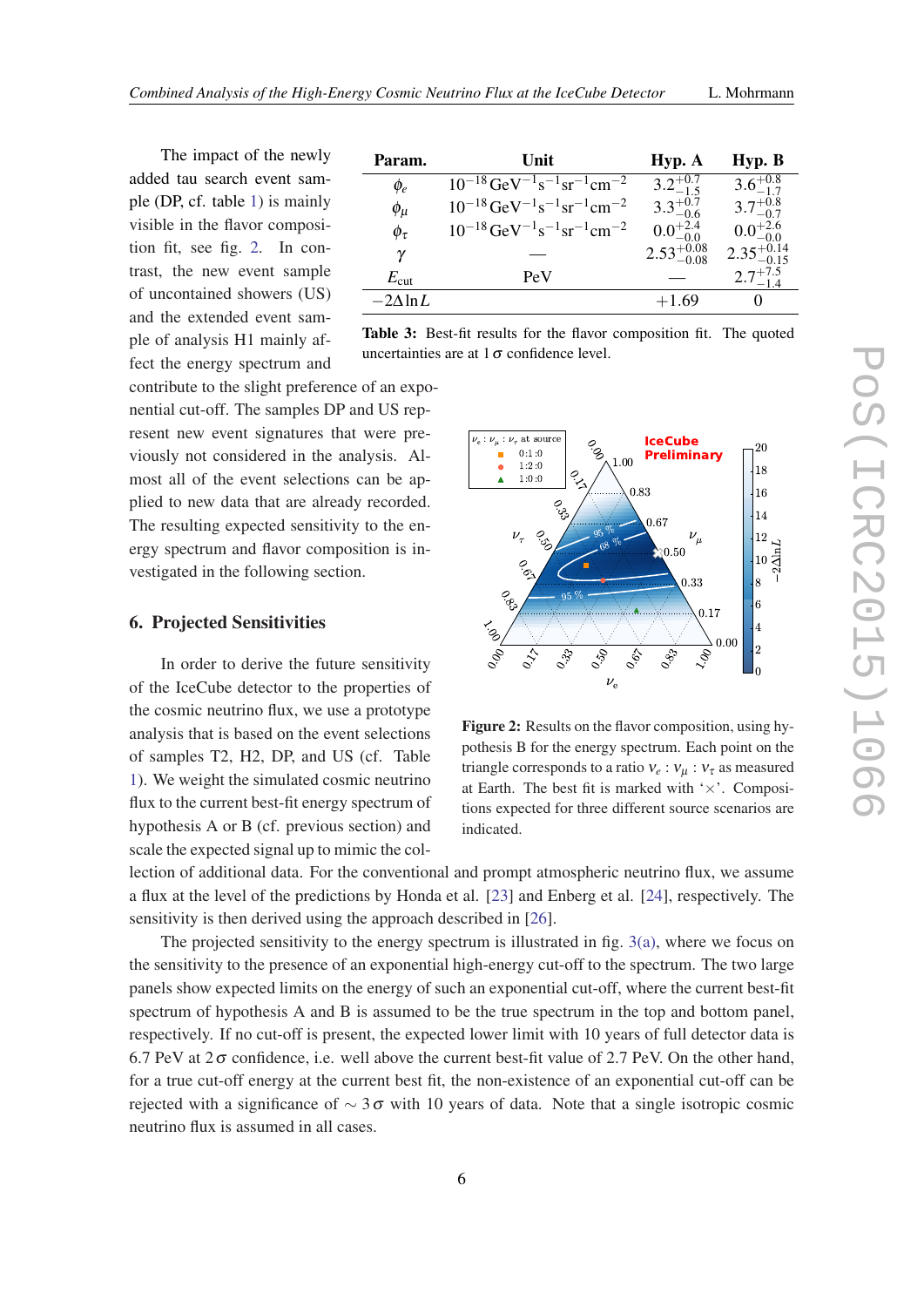<span id="page-6-0"></span>Finally, to illustrate our future sensitivity to the flavor composition of the cosmic neutrino flux, we show the median expected constraints for 10 years of full detector data in fig. 3(b). Here, we assume an energy spectrum matching the current best fit of hypothesis B and that the cosmic neutrino flux consists of equal flavors. Although we included a search for  $v<sub>\tau</sub>$  signatures in this analysis for the first time, a degeneracy with respect to the  $v_e/v_\tau$  fraction remains, resulting in the elongated shape of the contours. However, the ability to distinguish between different source scenarios is largely orthogonal to this degeneracy, and thus not affected.



Figure 3: (a) Current (small panels) and projected (large panels) constraints on the energy of an exponential cut-off to the spectrum. The two small panels show the best-fit result of hypothesis B. In the top (bottom) right panel, the best-fit spectrum of hypothesis A (B) is assumed to be true. Dark and light blue points indicate median  $1\sigma$  and  $2\sigma$  limits, respectively. (b) Projected sensitivity to the flavor composition, for 10 years of full detector data. The white ' $\times$ ' marks the assumed true flavor composition of  $v_e$ :  $v_\mu$ :  $v_\tau = 1$ : 1: 1.

# 7. Summary

We have presented a continuation of the combined likelihood analysis of the diffuse cosmic neutrino flux presented in [\[6\]](#page-7-0). We find that the energy spectrum of the cosmic neutrino flux is well described by an unbroken power law, with a best-fit spectral index of  $-2.49 \pm 0.08$ . This corresponds to a rejection of an unbroken power law with index  $-2$  with 4.6 $\sigma$  significance (*p* = 0.00018%). While the analysis slightly favors a harder power law (*E* <sup>−</sup>2.31±0.15) with an exponential cut-off at  $(2.7^{+7.7}_{-1.4})$  PeV over an unbroken power law, the statistical significance of 1.2  $\sigma$  (*p* = 12%) is too low to draw any conclusion. However, we have shown that the presence of a cut-off can likely be determined with additional data in the foreseeable future. Other, more complex spectral shapes are also possible, although currently not required to describe the data.

The flavor composition of the cosmic neutrino flux is compatible with standard scenarios for the neutrino production at the sources. However, a neutron-decay dominated scenario, in which only electron neutrinos are produced at the sources, can be ruled out with  $3.7\sigma$  significance  $(p = 0.012\%)$ . A projection of our sensitivity to the flavor composition has shown that while a